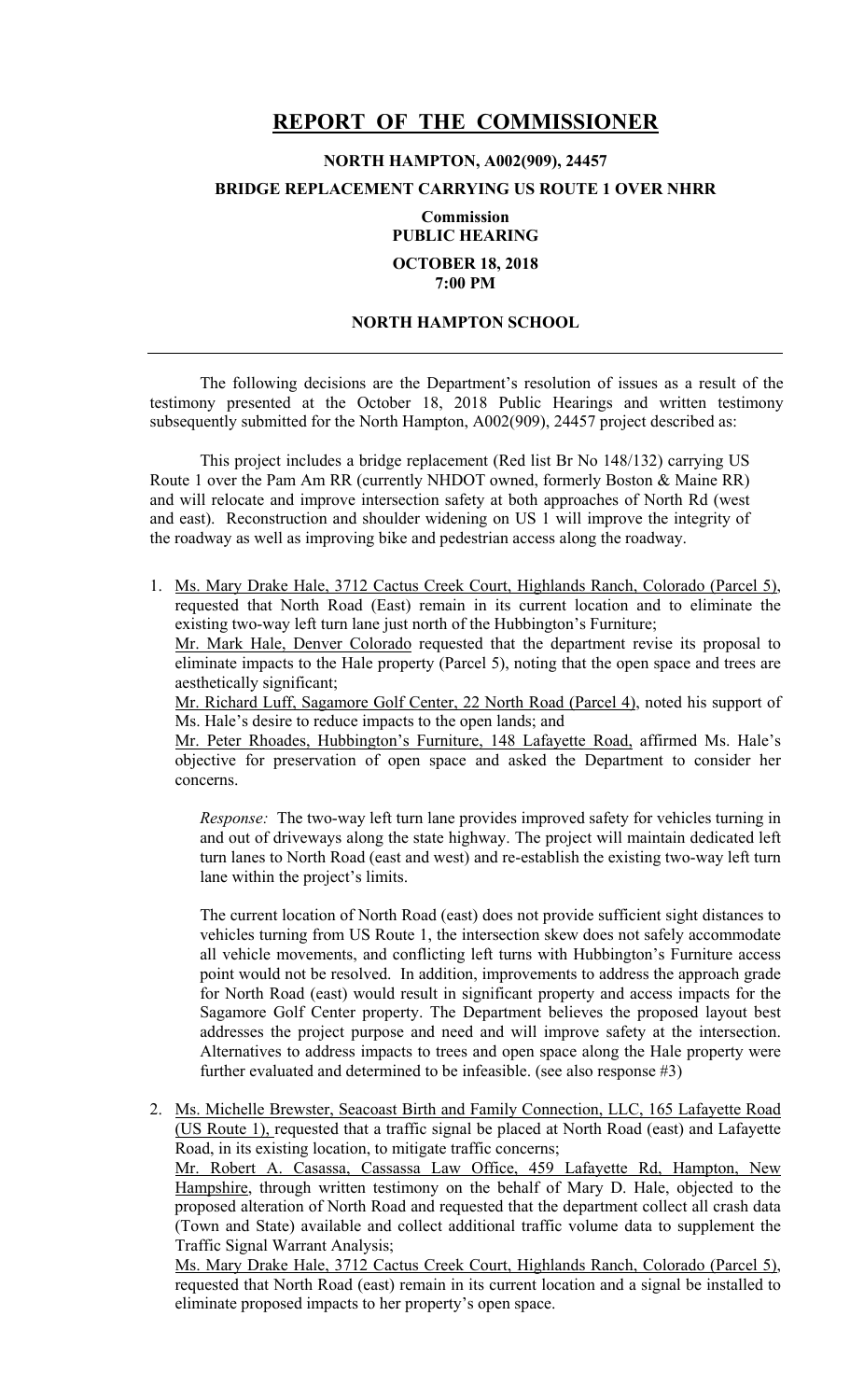*Response:* The Department updated traffic volumes for the opening year of 2020 and design year of 2040 for reassessment of the traffic signal warrant analysis at North Road (east and west). Based upon the updated projected traffic volumes, neither intersection meets the Manual on Uniform Traffic Control Devices (MUTCD) warrants for traffic signals. However, signal conduit will be installed and interconnected between the two intersections to accommodate future signals should traffic conditions warrant.

Based upon the available crash reports and/or data, the crash warrant for signals are not met; however, the proposed alteration at both intersections will improve safety due to increased intersection and stopping sight distance and separation of turning vehicles.

3. Mr. Robert A. Casassa, Cassassa Law Office, 459 Lafayette Rd, Hampton, New Hampshire, through written testimony on the behalf of Mary D. Hale (Parcel 5), requests that the department relocate North Road (east) to the north of the Seacoast Birth Center property adjacent to McFarland Ford Dealership; and Mr. Bryan T. Kaenrath, Town Administrator, Town of North Hampton, 233 Atlantic Avenue, requested that the Department consider diverting North Road (east) 1250 feet north from its current location. He noted that benefits include preserving the rural nature

of the Hale property (Parcel 5), improved roadway grade on North Road, better sight distance at the approach to Lafayette Road, and eliminating an additional access point in the area of Hubbington's Furniture.

*Response:* The Department has evaluated four conceptual layouts to relocate North Road (east) with the objective of preserving the open field by shifting the North Road adjacent to the McFarland Ford Dealership on the north side of Seacoast Birthing Center. Each layout requires greater right-of-way acquisitions along the Hale property and could result in impacts to the Town of North Hampton's open land to the east of Parcel 5. The realignment of North Road (east) will result in additional impacts to forested wetlands of up to 3.2 acres causing an increase in wetland mitigation. This will necessitate higher order water quality treatment for compliance with the Small Municipal Separate Storm Sewer (MS4) requirements, and result in an increase in construction cost over the Department's preferred alternative layout by as much as \$2,010,000. Furthermore, Sagamore Golf Center (Parcel 4) access would become more circuitous off the relocated Town road.

The alternative layouts were also presented to the Natural Resource Agencies; NH Department of Environmental Services Wetlands Bureau, NH Natural Heritage Bureau, NH Fish & Game Department, US Army Corps of Engineers, US Environmental Protection Agency, Federal Highway Administration. Other State and Federal agencies and local organizations are notified of meetings and attend for specific projects of interest, including the National Marine Fisheries Service, US Fish & Wildlife Service, NH Coastal Program, NH Office of Energy & Planning Floodplain Management Program, NHDES Watershed Management Bureau, and local River Advisory Committees.

Key points from the Natural Resource meeting;

- NHDES
	- o All the alternatives required additional and greater wetland impacts.
	- o None of the alternatives met the "least impacting criteria" of the wetland regulations.
	- o All alternatives move the open space impacts north.
- NHF&G noted that all alternatives would fragment wildlife connectivity to a much greater degree than the hearing layout.
	- NH Natural Heritage Board, Army Corps of Engineers, and the Nature **Conservancy** 
		- o Noted that the original hearing layout was the least environmentally impactful.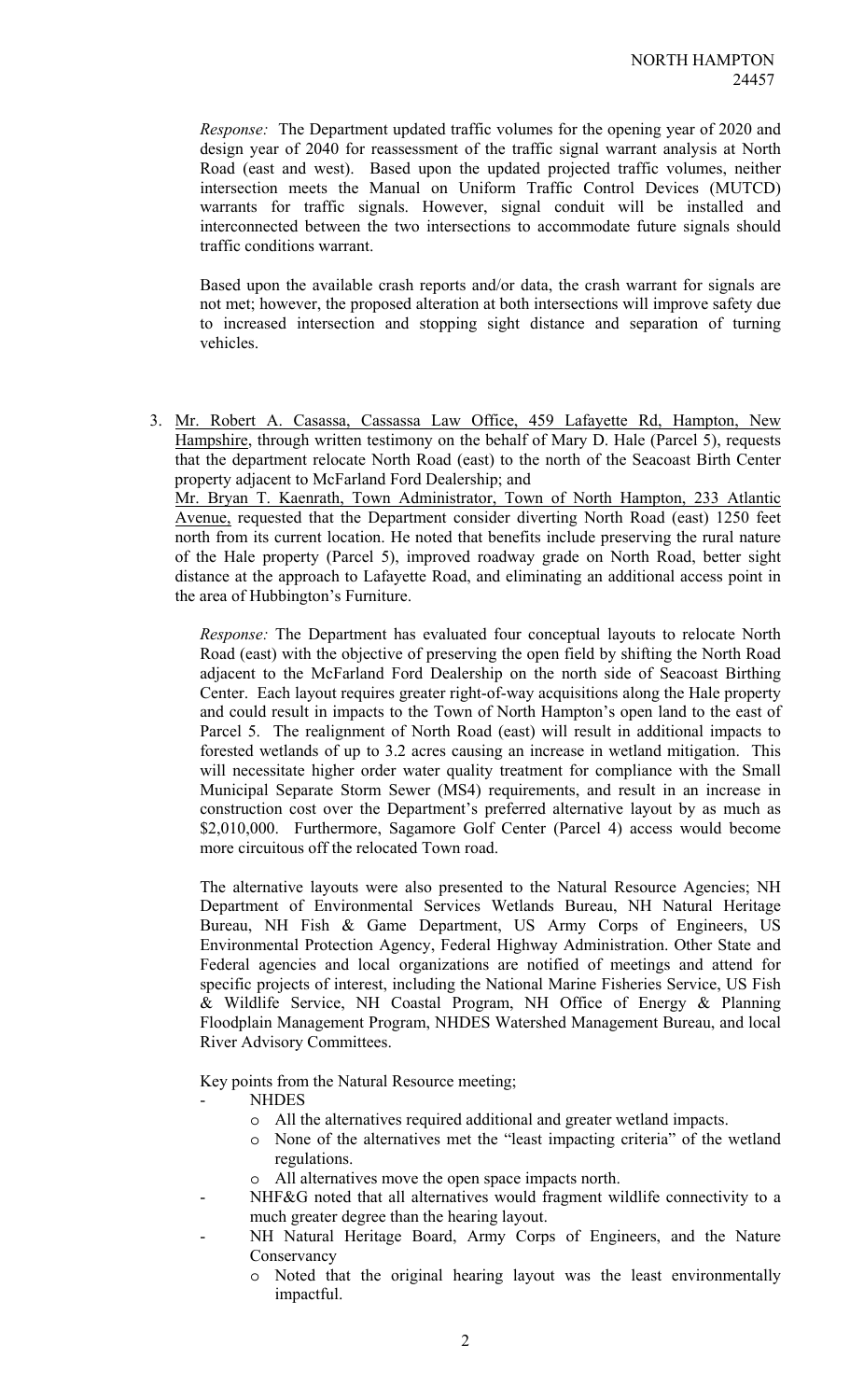- The Nature Conservancy
	- o Open space includes "green space" not just fields but forests and undeveloped land, therefor all alternatives increase the open space impact over the hearing layout.
	- o Fragmentation of habitat with the three conceptual alternatives is a concern.
	- o Connect the Coast has identified a wildlife corridor in the area.
	- o These green spaces have been recognized by the "*Land Conservation Priorities for the Protection of Coastal Water Resources (2016)*", a conservation plan funded by the NHDES Coastal Program and NOAA, as important pollution attenuation areas

The Natural Resources Agencies agreed that permitting any of the alternatives would be difficult due to the hearing layout being the least impactful of all alternatives. Due to the environmental permitting challenges, significant cost, and additional design time, the Department does not consider these alternatives reasonable. The Department believes the proposed layout best addresses the project purpose and need and will improve safety at the intersection.

4. Mr. Robert A. Casassa, Cassassa Law Office, 459 Lafayette Rd, Hampton, New Hampshire, through written testimony on the behalf of Mary D. Hale (Parcel 5), requested that the Department consider relocating North Road (west) to the south of the former Rollins Furniture building.

*Response:* North Road (west) relocation south of the former Rollins Furniture store was evaluated during the initial preliminary design of the project. This alternative is not recommended due to additional impacts to wetlands, increased water quality treatment areas due to additional roadway runoff for the Towns compliance to the Municipal Separate Storm Sewer System (MS4) requirements, mitigation for potential impacts to the Slender Blue Iris (*Iris prismatica*) (a state protected plant), higher Right-of-Way impacts, and increased construction costs.

5. Ms. Michelle Brewster, Seacoast Birth and Family Connection, LLC, 165 Lafayette Road, is concerned that noise from construction will affect her business.

*Response:* A noise analysis was completed for the environmental study. This analysis concluded that noise produced during the construction phase of a highway project could result in short-term impacts of varying duration and magnitude. The ground clearing and earthwork phases of highway construction are frequently identified highest increase in noise; however, these activities will be short-term and do not necessitate mitigation.

6. Ms. Jennifer Gosselin, 45 North Road (west), inquired as to how the Department is going to address drainage along the town road adjacent to the residences on North Road (west) and requested the Department to include the addition of culverts on the north side of the town roadway to direct drainage past the residences.

*Response:* Road surface runoff along US Rte. 1 will be conveyed in a closed drainage system to a proposed water quality feature located on Parcel 5. As a result, it will reduce the runoff flowing down the town road from US Route 1. In addition, the realignment of North Road (West) will include a horizontal curve with superelevation redirecting the town road surface runoff to the south side away from the residential properties.

The Department will evaluate the need for additional drive culverts, within the project limits, during the Final Design of the project.

7. Mr. Richard Luff, Sagamore Golf Center, 22 North Road (Parcel 4), noted his support of the overall need for the project and would prefer the short-term closure option instead of two phase construction. He requested the closure be accomplished after his seasonable business property is closed (i.e.: October to February) and his business sign be relocated closer to the new intersection; and